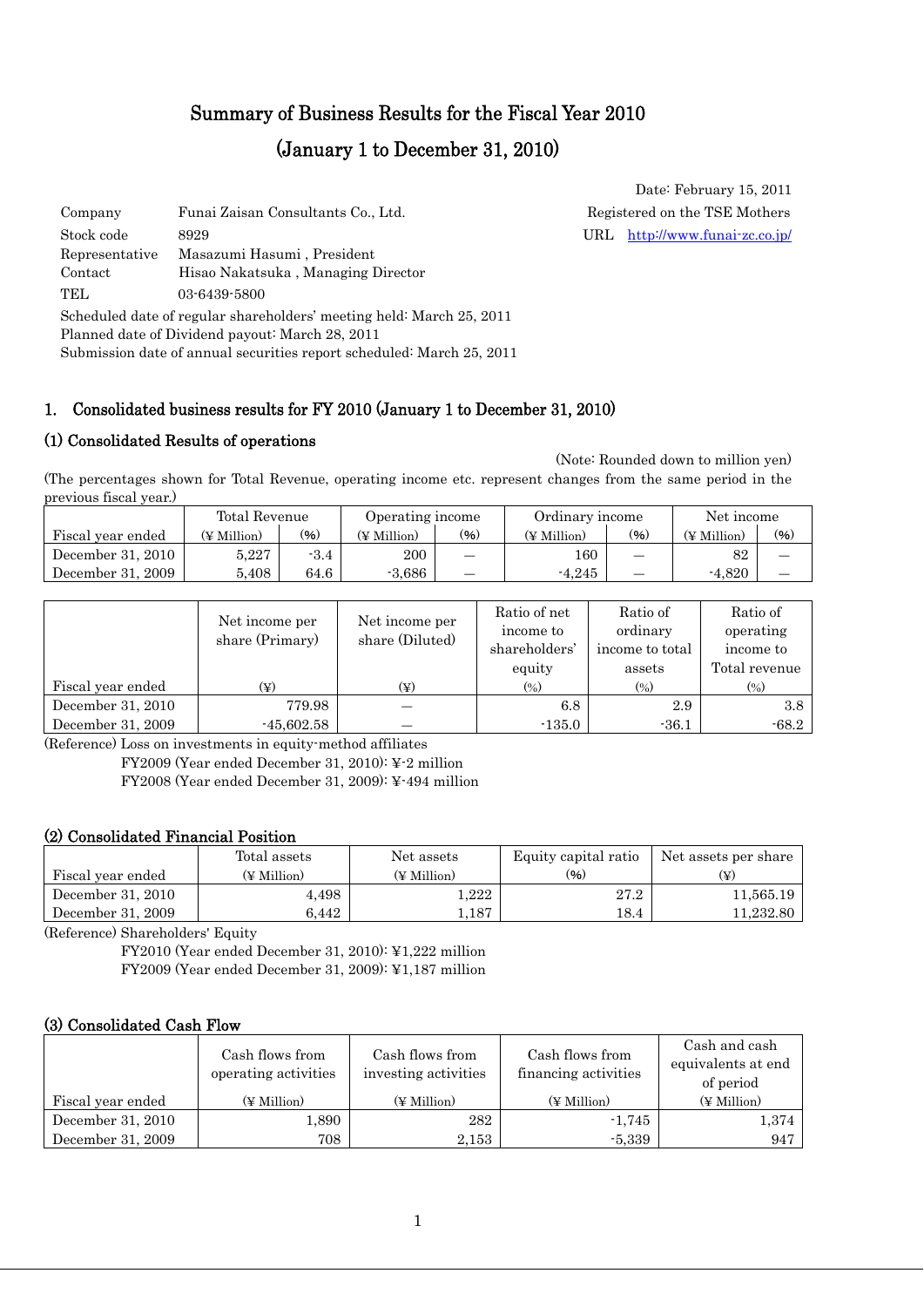## 2. Dividends

|                                       |              |                   | Dividend per share       | Total        | Dividend | Ratio of            |                                |                                              |
|---------------------------------------|--------------|-------------------|--------------------------|--------------|----------|---------------------|--------------------------------|----------------------------------------------|
|                                       | End of<br>Q1 | End of<br>Interim | End of<br>Q3             | End of<br>FY | Annual   | annual<br>dividends | payout ratio<br>(consolidated) | dividends to<br>net assets<br>(consolidated) |
| Fiscal year ended                     | $(\yen)$     | $(\yen)$          | $(\yen)$                 | $(\yen)$     |          | (¥ Million)         | $(\%)$                         | $(\%)$                                       |
| December 31.<br>2009                  |              | 750.00            | $\overline{\phantom{0}}$ | 0.00         | 750.00   | 79                  |                                | 2.2                                          |
| December 31.<br>2010                  |              | 0.00              | $\overline{\phantom{0}}$ | 500.00       | 500.00   | 52                  | 64.1                           | 4.4                                          |
| FY<br>ending Dec.<br>2011 (projected) |              | 0.00              |                          | 750.00       | 750.00   |                     | 28.3                           |                                              |

Note: Payment source of dividends for fiscal year ended December 31, 2010 includes other capital surplus.

## 3. Forecast of consolidated business results for FY2011 (January 1 to December 31, 2011)

|                                       | Total Revenue |        | Operating income |         | Ordinary income |         | Net income  |         | Net<br>income<br>per share |
|---------------------------------------|---------------|--------|------------------|---------|-----------------|---------|-------------|---------|----------------------------|
|                                       | (¥ Million)   | (96)   | (¥ Million)      | (96)    | (¥ Million)     | (96)    | (¥ Million) | $(\% )$ | $(\yen)$                   |
| Six months<br>ending June<br>30, 2010 | 2,374         | 17.7   | 102              | $-52.1$ | 87              | $-53.7$ | 90          | $-24.9$ | 851.42                     |
| Year ending<br>December<br>31, 2010   | 4,840         | $-7.4$ | 300              | 50.0    | 275             | 71.8    | 280         | 239.6   | 2,648.88                   |

Note: Percentage change compares current results with those of the period of the previous year.

## 4. Other

(1) Important changes to subsidiaries during the period

(changes in specified subsidiaries accompanying changes to the scope of consolidation): None New: None

Excluded: None

- (2) Changes in accounting disposal principles, procedures, and publication methods relating to the creation of consolidated financial statements (recorded as changes to significant items forming the basis for the creation of the consolidated financial statement)
	- i. Changes in accounting principles applied: None
	- ii. Other changes: Yes
- (3) Ordinary shares issued
	- i. Ordinary shares issued at end of period (including treasury stock) FY2010: 105,705 FY2009: 110,584
	- ii. Treasury stock issued at end of period FY2010: 0 FY2009: 4,879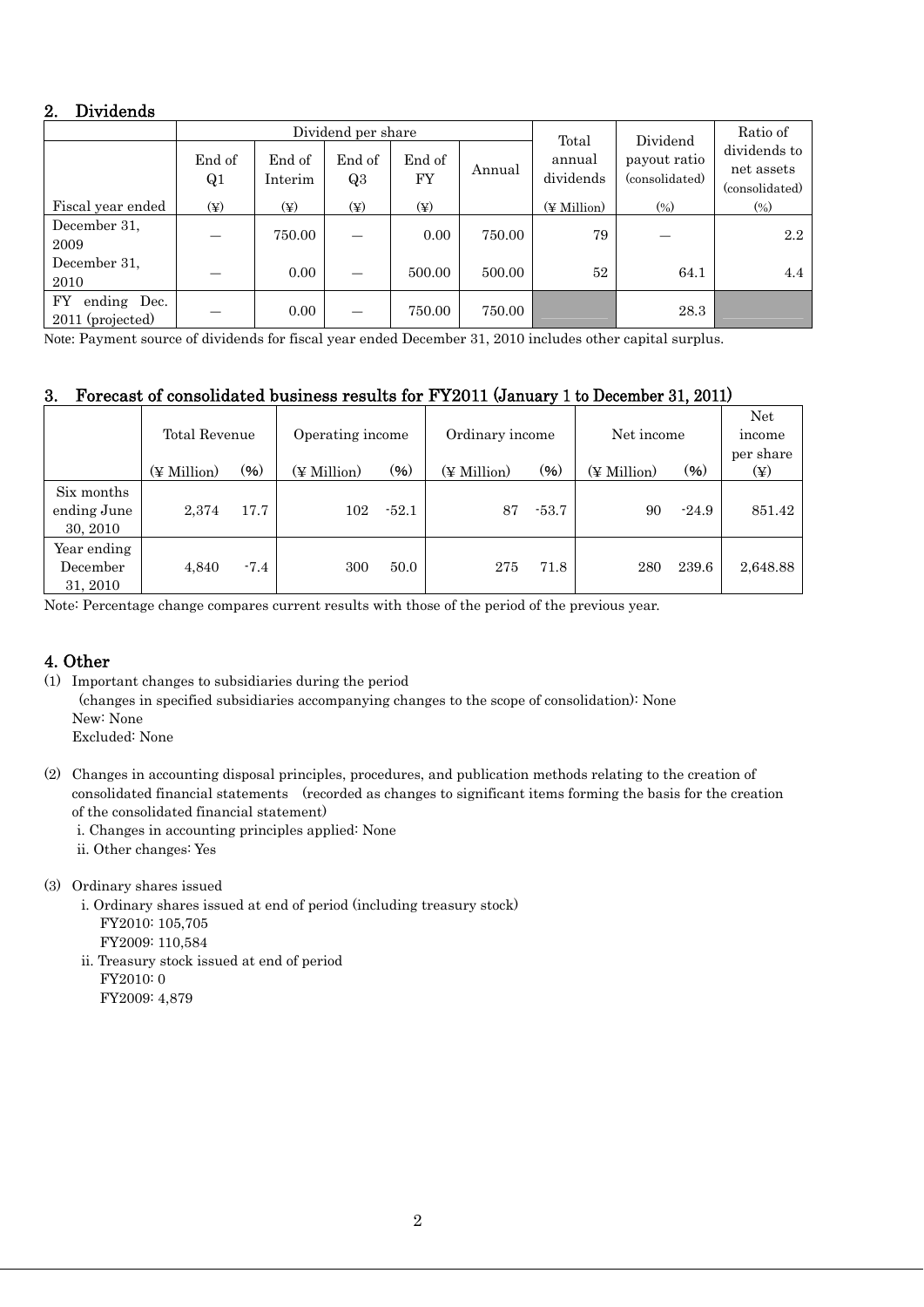## (Ref.) Summary of non-consolidated business results

## 1. Non-consolidated business results for FY 2010 (January 1 to December 31, 2010)

|                   | Total Revenue |         | Operating income |      | Ordinary income |      | Net income  |      |
|-------------------|---------------|---------|------------------|------|-----------------|------|-------------|------|
| Fiscal year ended | (¥ Million)   | (96)    | (¥ Million)      | (96) | (¥ Million)     | (96) | (¥ Million) | (96) |
| December 31, 2010 | $4.026\,$     |         | - 9              |      | 85              |      | .13         |      |
| December 31, 2009 | 3.996         | $-72.3$ | $-3.527$         | —    | $-3.189$        |      | $-4.022$    |      |

#### (1)Non- consolidated Results of operations

Note: Percentage change compares current results with those of the period of the previous year.

|                   | Net income per<br>share (Primary) | Net income per<br>share (Diluted) |
|-------------------|-----------------------------------|-----------------------------------|
| Fiscal year ended | (¥)                               | (¥)                               |
| December 31, 2010 | 1,076.46                          |                                   |
| December 31, 2009 | $-38,050.09$                      |                                   |

#### (2) Non-consolidated Financial Position

|                   | Total assets | Net assets  | Equity capital ratio | Net assets per share |
|-------------------|--------------|-------------|----------------------|----------------------|
| Fiscal year ended | (¥ Million)  | (¥ Million) | (%)                  | (¥)                  |
| December 31, 2010 | 4,197        | 1.212       | 28.9                 | 11,468.46            |
| December 31, 2009 | 6.091        | 1.145       | 18.8                 | 10,839.58            |

#### 2. Forecast of consolidated business results for FY2011 (January 1 to December 31, 2011)

|                                       | Total Revenue |        | Operating income |        | Ordinary income |         | Net income        |         | Net<br>income         |
|---------------------------------------|---------------|--------|------------------|--------|-----------------|---------|-------------------|---------|-----------------------|
|                                       | (¥ Million)   | (96)   | (¥ Million)      | $(\%)$ | (¥ Million)     | (%)     | $(\nPsi$ Million) | (96)    | per share<br>$(\yen)$ |
| Six months<br>ending June<br>30, 2011 | 1,872         | 30.9   | 137              | $-2.0$ | 125             | $-23.7$ | 125               | $-37.7$ | 1,182.54              |
| Year ending<br>December<br>31, 2011   | 3,900         | $-3.1$ | 285              |        | 260             | 205.3   | 260               | 128.5   | 2,459.68              |

Note: Percentage change compares current results with those of the period of the previous year.

#### \*Appropriate use of these results forecasts and other items

Forward-looking statements in this document, including the performance outlook, etc., were written based on the information available to the Company as of the date this document was published. Actual performance may differ from the forecast figures due to various factors. .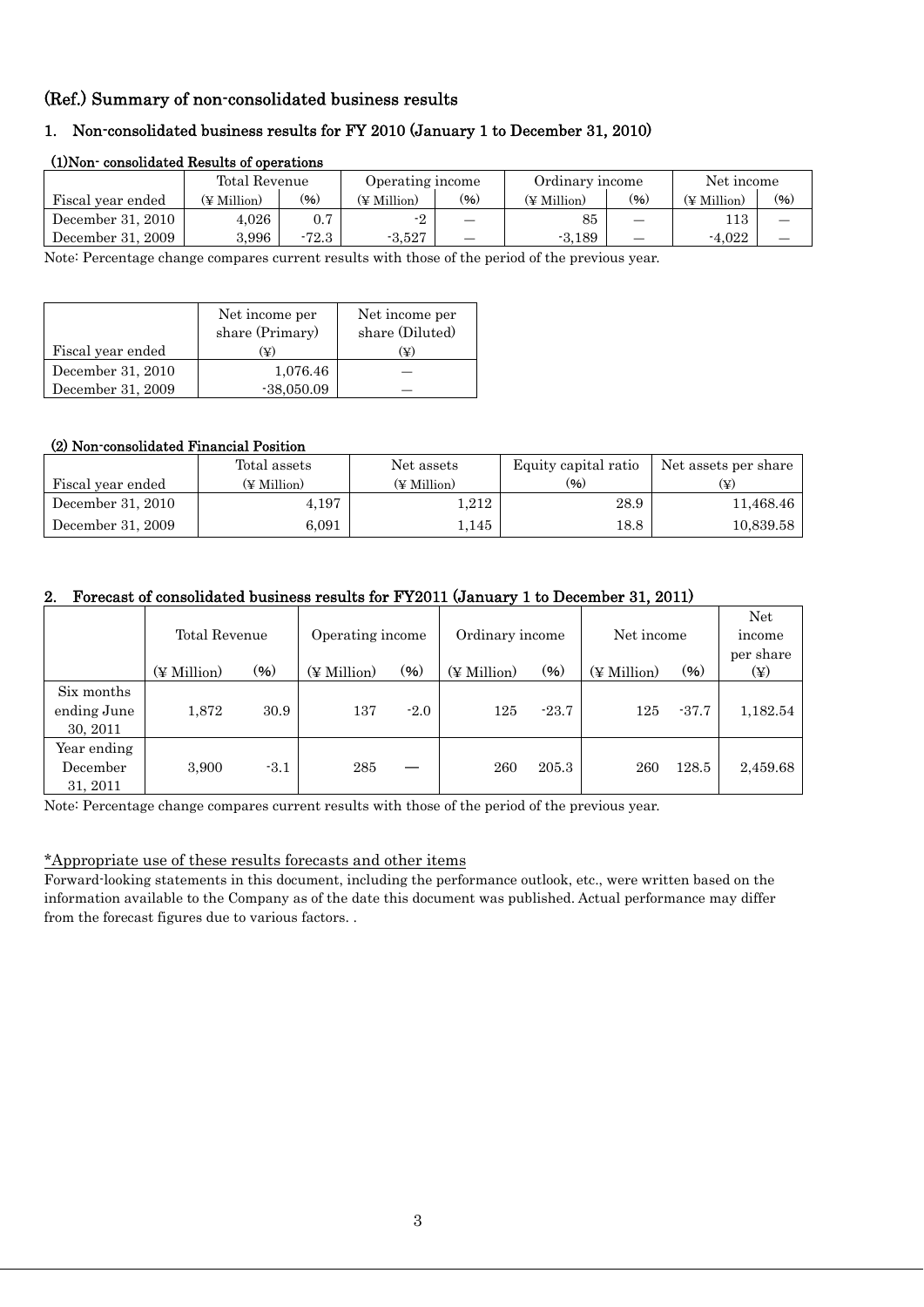#### 4. Consolidated financial statements

(1) Consolidated balance sheets

As of December 31, 2009 As of December 31, 20010 Assets Current assets Cash and deposits **1,374,698** 1,374,698 Accounts receivable 388,507 Real estate for sale  $\frac{1}{2}$  1,604,399 0 Bonds bought 275,282 238,153 Deferred tax assets 1,646 Other current assets 193,876 83,751 Allowance for doubtful accounts  $-8,807$   $-37,961$ Total current assets 3,420,980 2,047,149 Fixed assets Tangible fixed assets Buildings and structures 153,042 142,555 Accumulated depreciation and the set of the set of the set of the set of the set of the set of the set of the set of the set of the set of the set of the set of the set of the set of the set of the set of the set of the se Buildings and structures (Book Value) 107,503 84,803  $V$ ehicles  $5,131$   $5,131$   $5,131$ Accumulated depreciation  $-2,451$  -3,569 Vehicles (Book Value) 2,679 1,562 Land 70,766 Others 66,160 62,625 Accumulated depreciation  $-36,716$  -41,954 Others (Book Value) 29,443 20,671 Total tangible fixed assets 210,839 177,803 Intangible fixed assets Software 34,742 Goodwill **613,990** 450,139 450,139 Others 2,512 2,403 Total intangible fixed assets 662,526 487,285 Investments and other assets Investment Securities ※<sup>1</sup> 1,931,392 ※<sup>1</sup> 1,587,122 Stocks of affiliated companies 67,973 54,379 Deferred tax assets  $21$ Other assets 149,189 145,139 Total Investment and other assets  $2,148,576$   $1,786,640$ Total fixed assets 3,021,941 2,451,730  $Total assets$   $6,442,921$   $4,498,879$ 

(Thousands of yen)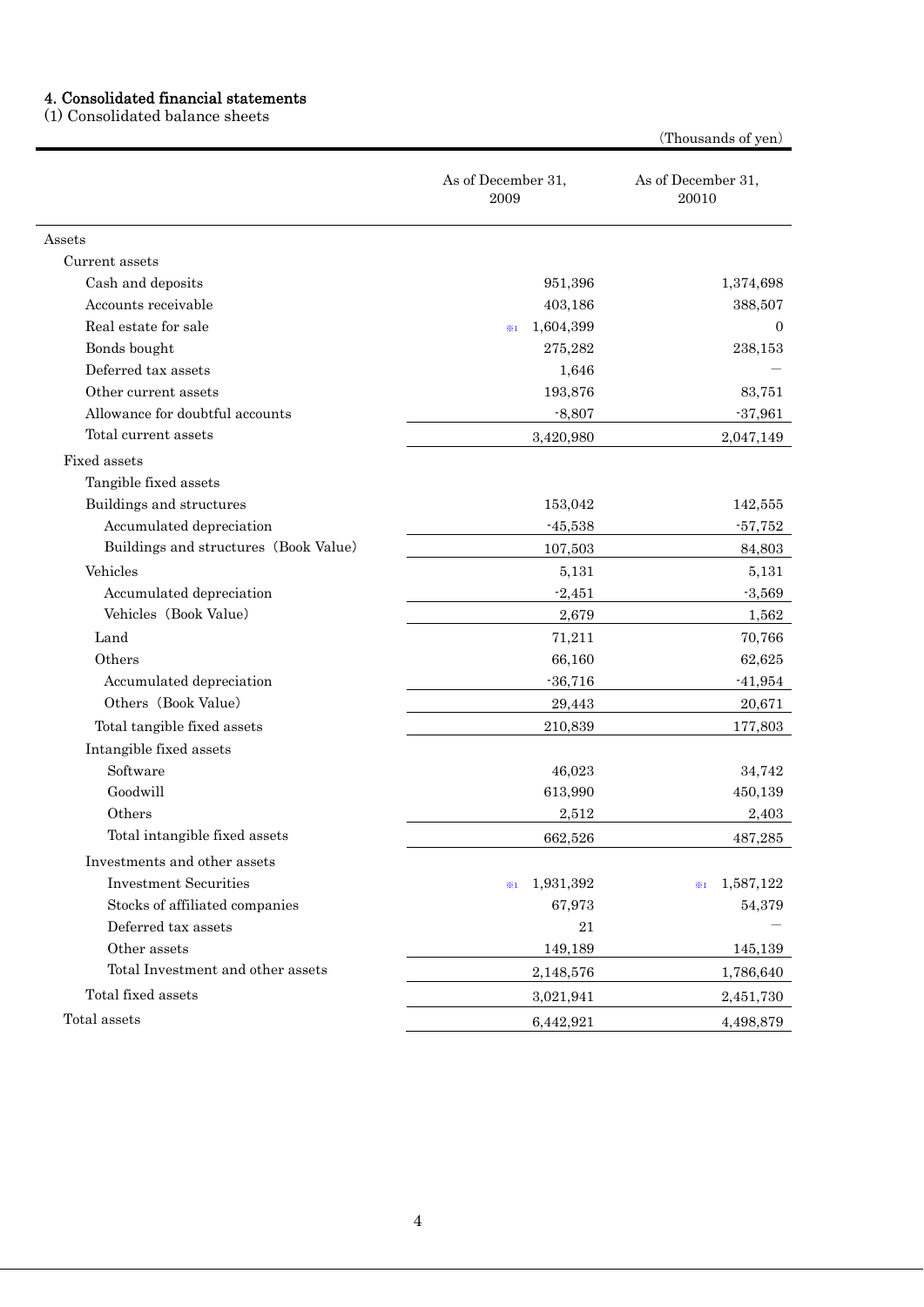|                                                              | As of December 31,<br>2009                          | As of December 31,<br>2010            |
|--------------------------------------------------------------|-----------------------------------------------------|---------------------------------------|
| Liabilities                                                  |                                                     |                                       |
| Current liabilities                                          |                                                     |                                       |
| Accounts payable                                             | 62,274                                              | 78,042                                |
| Short-term debt                                              | 850,000<br>$\divideontimes 2$<br>$\divideontimes 1$ | 672,400<br>$\divideontimes 2$<br>$*1$ |
| Bonds redeemable within one year                             | 1,370,000                                           | 535,000                               |
| Accrued corporate tax, etc.                                  | 25,559                                              | 50,614                                |
| Reserve for bonuses                                          |                                                     | 6,307                                 |
| Other reserves                                               | 110,525                                             | 11,194                                |
| Other current liabilities                                    | 528,397                                             | 409,522                               |
| Total current liabilities                                    | 2,946,756                                           | 1,763,080                             |
| <b>Fixed liabilities</b>                                     |                                                     |                                       |
| Bonds                                                        | 1,195,000                                           | 487,500                               |
| Long-term deposits payable                                   | 264,479                                             | 214,671                               |
| for<br>employee<br>Allowance<br>retirement<br>benefits       | 34,772                                              | 43,860                                |
| Addition to reserve for compensation to<br>retired directors | 107,052                                             | 90,589                                |
| Long-term security deposits payable                          | 707,496                                             | 676,677                               |
| Total fixed liabilities                                      | 2,308,801                                           | 1,513,300                             |
| Total liabilities                                            | 5,255,558                                           | 3,276,380                             |
| Net Assets                                                   |                                                     |                                       |
| Shareholders' equity                                         |                                                     |                                       |
| Common stock                                                 | 1,030,817                                           | 1,030,817                             |
| Capital surplus                                              | 1,104,154                                           | 605,035                               |
| Retained earnings                                            | $-283,431$                                          | $-200,983$                            |
| Treasury stock                                               | $-499,119$                                          |                                       |
| Total shareholders' equity                                   | 1,352,420                                           | 1,434,868                             |
| Evaluation and conversion difference                         |                                                     |                                       |
| Unrealized gains/losses on securities                        | $-165,057$                                          | $-212,370$                            |
| Total<br>evaluation<br>and<br>conversion<br>difference       | $-165,057$                                          | $-212,370$                            |
| Total net assets                                             | 1,187,363                                           | 1,222,498                             |
| Total liabilities and net assets                             | 6,422,921                                           | 4,498,879                             |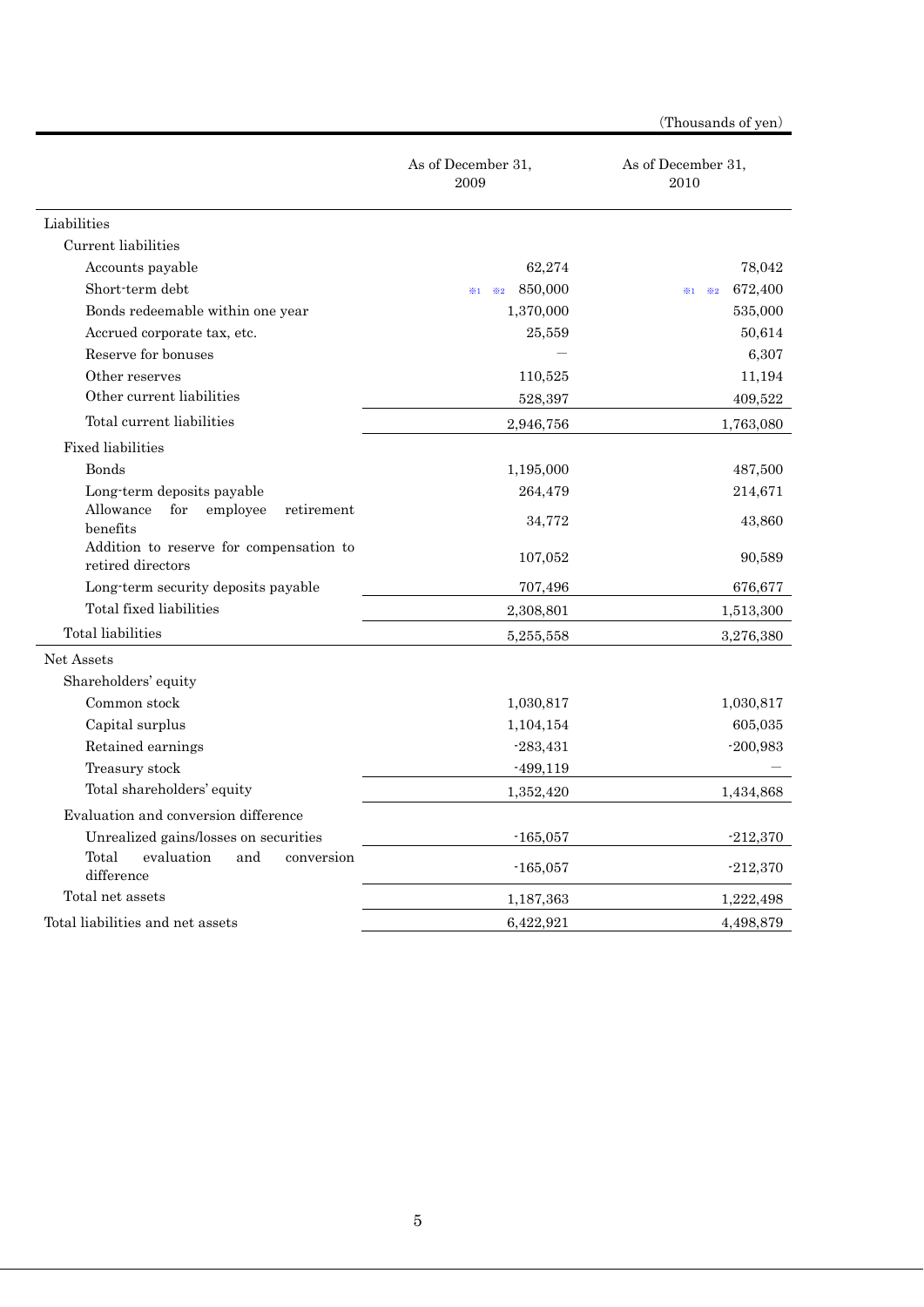### (2) Consolidated income statements

|                                                        |                             | (Thousands of yen) |
|--------------------------------------------------------|-----------------------------|--------------------|
|                                                        | Fiscal year ended           | Fiscal year ended  |
|                                                        | December 31, 2009           | December 31, 2010  |
| <b>Total Revenue</b>                                   |                             |                    |
| Revenue                                                | 3,031,722                   | 3,567,758          |
| Sales of real estate                                   | 2,376,629                   | 1,659,268          |
| <b>Total Revenue</b>                                   | 5,408,352                   | 5,227,026          |
| Operating cost                                         |                             |                    |
| Operating cost                                         | 2,117,909                   | 1,741,196          |
| Cost of sales of real estate                           | 4,980,828<br>$\frac{1}{24}$ | 1,756,982          |
| Operating cost                                         | 7,098,738                   | 3,498,178          |
| Gross operating profit                                 | $-1,690,386$                | 1,728,848          |
| SG&A                                                   | 1,996,241<br>$*1$           | 1,528,817<br>$*1$  |
| Operating income                                       | $-3,686,627$                | 200,030            |
| Non-operating income                                   |                             |                    |
| Interest received                                      | 4,070                       | 357                |
| Dividends received                                     | 1,854                       | 11,079             |
| Gain on investment of anonymous association            | 14,928                      |                    |
| Insurance premium refunded cancellation                | 15,549                      |                    |
| Other non-operating income                             | 6,000                       | 1,330              |
| Non-operating income                                   | 42,402                      | 12,767             |
| Non-operating expenses                                 |                             |                    |
| Interest paid                                          | 73,017                      | 37,090             |
| Investment loss on equity method                       | 494,287                     | 2,889              |
| Guarantee commission                                   |                             | 9,556              |
| Other non-operating expenses                           | 34,121                      | 3,170              |
| Non-operating expenses                                 | 601,427                     | 52,706             |
| Ordinary income/loss                                   | $-4,245,652$                | 160,091            |
| Extraordinary income                                   |                             |                    |
| Gain on sale of investment securities                  | 177,426                     | 704                |
| Gain on sale of affiliated companies' securities       | 137,697                     |                    |
| Gain on change in equity                               | 13,773                      |                    |
| Reversal of reserve for directors' retirement benefits |                             | 31,788             |
| Settlement received                                    |                             | 45,000             |
| Gain on liquidation of affiliates                      |                             | 38,151             |
| Refund of consumption tax for prior periods            |                             | 5,034              |
| Extraordinary income                                   | 328,896                     | 120,678            |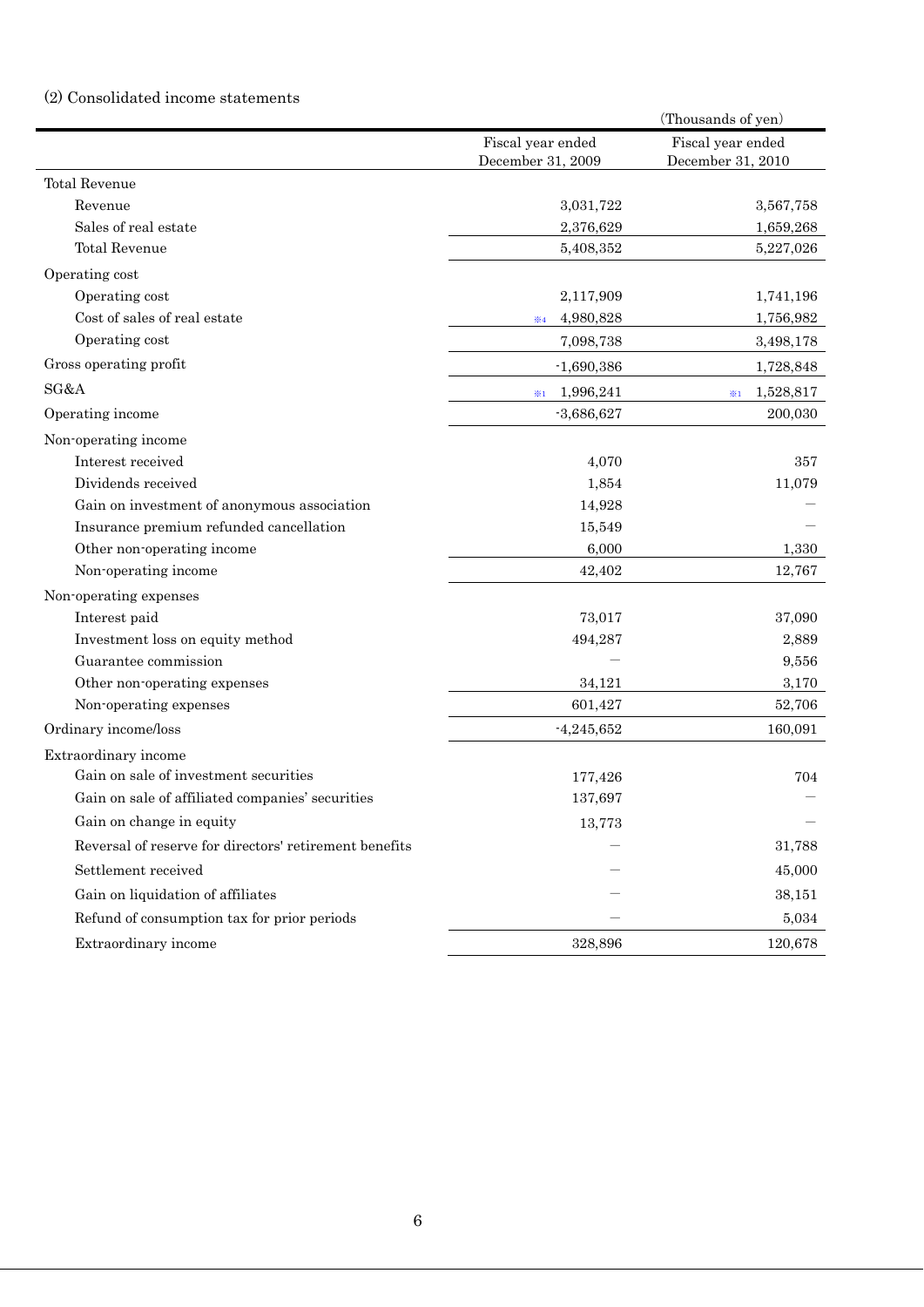|                                                                                  | Fiscal year ended | (Thousands of yen)<br>Fiscal year ended |
|----------------------------------------------------------------------------------|-------------------|-----------------------------------------|
|                                                                                  | December 31, 2009 | December 31, 2010                       |
| Extraordinary loss                                                               |                   |                                         |
| Loss on sales of investment securities                                           | 33,531            | 53,860                                  |
| Loss on valuation of investment securities                                       | 781               | 22,841                                  |
| Loss on sales of fixed assets                                                    |                   | 10,706<br>$\times 2$                    |
| Loss on retirement of fixed assets                                               | 158<br>$*3$       | 388<br>$*3$                             |
| Loss on cancellation of lease contracts                                          | 132               |                                         |
| Office transfer expenses                                                         | 150,643           |                                         |
| Early extra retirement payments                                                  | 43,124            |                                         |
| Extraordinary loss                                                               | 228,371           | 87,797                                  |
| Income before dividends distribution from anonymous<br>association, income taxes | $-4,145,127$      | 192,972                                 |
| Dividends distribution from anonymous association                                | $-111,511$        | $-7,862$                                |
| Income before income taxes                                                       | $-4,033,616$      | 200,834                                 |
| Income taxes-current                                                             | 81,090            | 55,777                                  |
| Income taxes for prior periods                                                   |                   | 78,985                                  |
| Refund of income taxes                                                           |                   | $-18,042$                               |
| Income taxes-deferred                                                            | 705,714           | 1,667                                   |
| Total income taxes                                                               | 786,804           | 118,386                                 |
| Net income/loss                                                                  | $-4,820,420$      | 82,448                                  |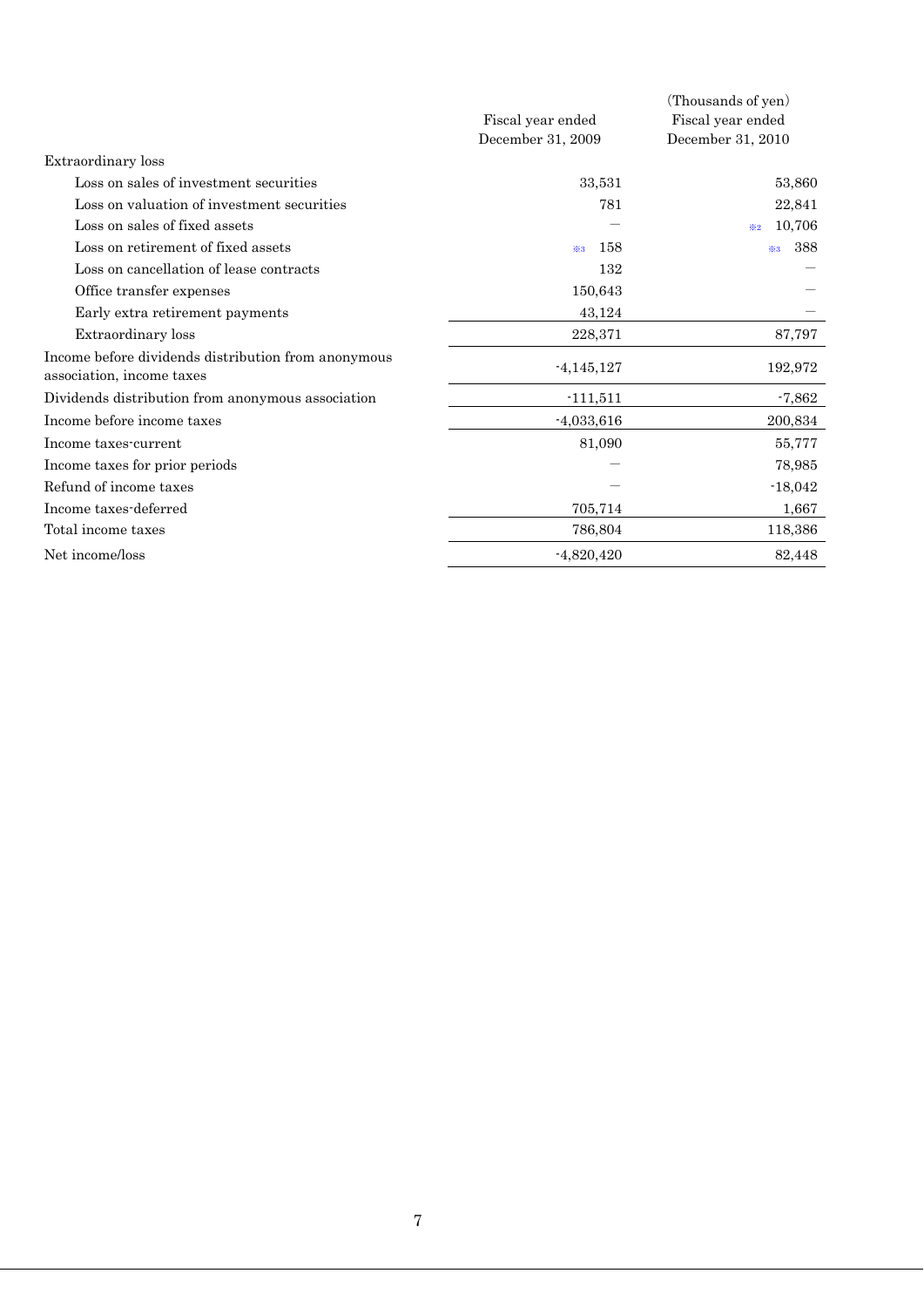# (3) Consolidated statements of changes in net assets

| Fiscal year ended<br>Fiscal year ended<br>December 31, 2009<br>December 31, 2010<br>Shareholder's equity<br>Common stock<br>Balance at the end of previous period<br>1,030,817<br>1,030,817<br>Changes of items during the period<br>Total changes of items during the period<br>Balance at the end of current period<br>1,030,817<br>1,030,817<br>Capital surplus<br>Balance at the end of previous period<br>1,104,154<br>1,104,154<br>Changes of items during the period<br>Retirement of treasury stock<br>$-499,119$<br>$-499,119$<br>Total changes of items during the period<br>Balance at the end of current period<br>1,104,154<br>605,035<br>Retained earnings<br>Balance at the end of previous period<br>4,147,706<br>$-283,431$<br>Changes of items during the period<br>Dividends from surplus<br>$-158,557$<br>Net income/loss<br>$-4,820,420$<br>82,448<br>Change in scope of equity method affiliates<br>547,840<br>$-4,431,137$<br>82,448<br>Total changes of items during the period<br>Balance at the end of current period<br>$-283,431$<br>$-200,983$<br>Treasury stock<br>Balance at the end of previous period<br>$-499,119$<br>$-499,119$<br>Changes of items during the period<br>Acquisition of treasury stock<br>499,119<br>Total changes of items during the period<br>499,119<br>Balance at the end of current period<br>$-499,119$<br>Total shareholders' equity<br>Balance at the end of previous period<br>1,352,420<br>5,783,558<br>Changes of items during the period<br>Dividends from surplus<br>$-158,557$<br>Net income/loss<br>$-4,820,420$<br>82,448<br>Change in scope of equity method affiliates<br>547,840<br>Total changes of items during the period<br>$-4,431,137$<br>82,448<br>Balance at the end of current period<br>1,352,420<br>1,434,868 |  | (Thousands of yen) |
|-------------------------------------------------------------------------------------------------------------------------------------------------------------------------------------------------------------------------------------------------------------------------------------------------------------------------------------------------------------------------------------------------------------------------------------------------------------------------------------------------------------------------------------------------------------------------------------------------------------------------------------------------------------------------------------------------------------------------------------------------------------------------------------------------------------------------------------------------------------------------------------------------------------------------------------------------------------------------------------------------------------------------------------------------------------------------------------------------------------------------------------------------------------------------------------------------------------------------------------------------------------------------------------------------------------------------------------------------------------------------------------------------------------------------------------------------------------------------------------------------------------------------------------------------------------------------------------------------------------------------------------------------------------------------------------------------------------------------------------------------------------------------------------------------|--|--------------------|
|                                                                                                                                                                                                                                                                                                                                                                                                                                                                                                                                                                                                                                                                                                                                                                                                                                                                                                                                                                                                                                                                                                                                                                                                                                                                                                                                                                                                                                                                                                                                                                                                                                                                                                                                                                                                 |  |                    |
|                                                                                                                                                                                                                                                                                                                                                                                                                                                                                                                                                                                                                                                                                                                                                                                                                                                                                                                                                                                                                                                                                                                                                                                                                                                                                                                                                                                                                                                                                                                                                                                                                                                                                                                                                                                                 |  |                    |
|                                                                                                                                                                                                                                                                                                                                                                                                                                                                                                                                                                                                                                                                                                                                                                                                                                                                                                                                                                                                                                                                                                                                                                                                                                                                                                                                                                                                                                                                                                                                                                                                                                                                                                                                                                                                 |  |                    |
|                                                                                                                                                                                                                                                                                                                                                                                                                                                                                                                                                                                                                                                                                                                                                                                                                                                                                                                                                                                                                                                                                                                                                                                                                                                                                                                                                                                                                                                                                                                                                                                                                                                                                                                                                                                                 |  |                    |
|                                                                                                                                                                                                                                                                                                                                                                                                                                                                                                                                                                                                                                                                                                                                                                                                                                                                                                                                                                                                                                                                                                                                                                                                                                                                                                                                                                                                                                                                                                                                                                                                                                                                                                                                                                                                 |  |                    |
|                                                                                                                                                                                                                                                                                                                                                                                                                                                                                                                                                                                                                                                                                                                                                                                                                                                                                                                                                                                                                                                                                                                                                                                                                                                                                                                                                                                                                                                                                                                                                                                                                                                                                                                                                                                                 |  |                    |
|                                                                                                                                                                                                                                                                                                                                                                                                                                                                                                                                                                                                                                                                                                                                                                                                                                                                                                                                                                                                                                                                                                                                                                                                                                                                                                                                                                                                                                                                                                                                                                                                                                                                                                                                                                                                 |  |                    |
|                                                                                                                                                                                                                                                                                                                                                                                                                                                                                                                                                                                                                                                                                                                                                                                                                                                                                                                                                                                                                                                                                                                                                                                                                                                                                                                                                                                                                                                                                                                                                                                                                                                                                                                                                                                                 |  |                    |
|                                                                                                                                                                                                                                                                                                                                                                                                                                                                                                                                                                                                                                                                                                                                                                                                                                                                                                                                                                                                                                                                                                                                                                                                                                                                                                                                                                                                                                                                                                                                                                                                                                                                                                                                                                                                 |  |                    |
|                                                                                                                                                                                                                                                                                                                                                                                                                                                                                                                                                                                                                                                                                                                                                                                                                                                                                                                                                                                                                                                                                                                                                                                                                                                                                                                                                                                                                                                                                                                                                                                                                                                                                                                                                                                                 |  |                    |
|                                                                                                                                                                                                                                                                                                                                                                                                                                                                                                                                                                                                                                                                                                                                                                                                                                                                                                                                                                                                                                                                                                                                                                                                                                                                                                                                                                                                                                                                                                                                                                                                                                                                                                                                                                                                 |  |                    |
|                                                                                                                                                                                                                                                                                                                                                                                                                                                                                                                                                                                                                                                                                                                                                                                                                                                                                                                                                                                                                                                                                                                                                                                                                                                                                                                                                                                                                                                                                                                                                                                                                                                                                                                                                                                                 |  |                    |
|                                                                                                                                                                                                                                                                                                                                                                                                                                                                                                                                                                                                                                                                                                                                                                                                                                                                                                                                                                                                                                                                                                                                                                                                                                                                                                                                                                                                                                                                                                                                                                                                                                                                                                                                                                                                 |  |                    |
|                                                                                                                                                                                                                                                                                                                                                                                                                                                                                                                                                                                                                                                                                                                                                                                                                                                                                                                                                                                                                                                                                                                                                                                                                                                                                                                                                                                                                                                                                                                                                                                                                                                                                                                                                                                                 |  |                    |
|                                                                                                                                                                                                                                                                                                                                                                                                                                                                                                                                                                                                                                                                                                                                                                                                                                                                                                                                                                                                                                                                                                                                                                                                                                                                                                                                                                                                                                                                                                                                                                                                                                                                                                                                                                                                 |  |                    |
|                                                                                                                                                                                                                                                                                                                                                                                                                                                                                                                                                                                                                                                                                                                                                                                                                                                                                                                                                                                                                                                                                                                                                                                                                                                                                                                                                                                                                                                                                                                                                                                                                                                                                                                                                                                                 |  |                    |
|                                                                                                                                                                                                                                                                                                                                                                                                                                                                                                                                                                                                                                                                                                                                                                                                                                                                                                                                                                                                                                                                                                                                                                                                                                                                                                                                                                                                                                                                                                                                                                                                                                                                                                                                                                                                 |  |                    |
|                                                                                                                                                                                                                                                                                                                                                                                                                                                                                                                                                                                                                                                                                                                                                                                                                                                                                                                                                                                                                                                                                                                                                                                                                                                                                                                                                                                                                                                                                                                                                                                                                                                                                                                                                                                                 |  |                    |
|                                                                                                                                                                                                                                                                                                                                                                                                                                                                                                                                                                                                                                                                                                                                                                                                                                                                                                                                                                                                                                                                                                                                                                                                                                                                                                                                                                                                                                                                                                                                                                                                                                                                                                                                                                                                 |  |                    |
|                                                                                                                                                                                                                                                                                                                                                                                                                                                                                                                                                                                                                                                                                                                                                                                                                                                                                                                                                                                                                                                                                                                                                                                                                                                                                                                                                                                                                                                                                                                                                                                                                                                                                                                                                                                                 |  |                    |
|                                                                                                                                                                                                                                                                                                                                                                                                                                                                                                                                                                                                                                                                                                                                                                                                                                                                                                                                                                                                                                                                                                                                                                                                                                                                                                                                                                                                                                                                                                                                                                                                                                                                                                                                                                                                 |  |                    |
|                                                                                                                                                                                                                                                                                                                                                                                                                                                                                                                                                                                                                                                                                                                                                                                                                                                                                                                                                                                                                                                                                                                                                                                                                                                                                                                                                                                                                                                                                                                                                                                                                                                                                                                                                                                                 |  |                    |
|                                                                                                                                                                                                                                                                                                                                                                                                                                                                                                                                                                                                                                                                                                                                                                                                                                                                                                                                                                                                                                                                                                                                                                                                                                                                                                                                                                                                                                                                                                                                                                                                                                                                                                                                                                                                 |  |                    |
|                                                                                                                                                                                                                                                                                                                                                                                                                                                                                                                                                                                                                                                                                                                                                                                                                                                                                                                                                                                                                                                                                                                                                                                                                                                                                                                                                                                                                                                                                                                                                                                                                                                                                                                                                                                                 |  |                    |
|                                                                                                                                                                                                                                                                                                                                                                                                                                                                                                                                                                                                                                                                                                                                                                                                                                                                                                                                                                                                                                                                                                                                                                                                                                                                                                                                                                                                                                                                                                                                                                                                                                                                                                                                                                                                 |  |                    |
|                                                                                                                                                                                                                                                                                                                                                                                                                                                                                                                                                                                                                                                                                                                                                                                                                                                                                                                                                                                                                                                                                                                                                                                                                                                                                                                                                                                                                                                                                                                                                                                                                                                                                                                                                                                                 |  |                    |
|                                                                                                                                                                                                                                                                                                                                                                                                                                                                                                                                                                                                                                                                                                                                                                                                                                                                                                                                                                                                                                                                                                                                                                                                                                                                                                                                                                                                                                                                                                                                                                                                                                                                                                                                                                                                 |  |                    |
|                                                                                                                                                                                                                                                                                                                                                                                                                                                                                                                                                                                                                                                                                                                                                                                                                                                                                                                                                                                                                                                                                                                                                                                                                                                                                                                                                                                                                                                                                                                                                                                                                                                                                                                                                                                                 |  |                    |
|                                                                                                                                                                                                                                                                                                                                                                                                                                                                                                                                                                                                                                                                                                                                                                                                                                                                                                                                                                                                                                                                                                                                                                                                                                                                                                                                                                                                                                                                                                                                                                                                                                                                                                                                                                                                 |  |                    |
|                                                                                                                                                                                                                                                                                                                                                                                                                                                                                                                                                                                                                                                                                                                                                                                                                                                                                                                                                                                                                                                                                                                                                                                                                                                                                                                                                                                                                                                                                                                                                                                                                                                                                                                                                                                                 |  |                    |
|                                                                                                                                                                                                                                                                                                                                                                                                                                                                                                                                                                                                                                                                                                                                                                                                                                                                                                                                                                                                                                                                                                                                                                                                                                                                                                                                                                                                                                                                                                                                                                                                                                                                                                                                                                                                 |  |                    |
|                                                                                                                                                                                                                                                                                                                                                                                                                                                                                                                                                                                                                                                                                                                                                                                                                                                                                                                                                                                                                                                                                                                                                                                                                                                                                                                                                                                                                                                                                                                                                                                                                                                                                                                                                                                                 |  |                    |
|                                                                                                                                                                                                                                                                                                                                                                                                                                                                                                                                                                                                                                                                                                                                                                                                                                                                                                                                                                                                                                                                                                                                                                                                                                                                                                                                                                                                                                                                                                                                                                                                                                                                                                                                                                                                 |  |                    |
|                                                                                                                                                                                                                                                                                                                                                                                                                                                                                                                                                                                                                                                                                                                                                                                                                                                                                                                                                                                                                                                                                                                                                                                                                                                                                                                                                                                                                                                                                                                                                                                                                                                                                                                                                                                                 |  |                    |
|                                                                                                                                                                                                                                                                                                                                                                                                                                                                                                                                                                                                                                                                                                                                                                                                                                                                                                                                                                                                                                                                                                                                                                                                                                                                                                                                                                                                                                                                                                                                                                                                                                                                                                                                                                                                 |  |                    |
|                                                                                                                                                                                                                                                                                                                                                                                                                                                                                                                                                                                                                                                                                                                                                                                                                                                                                                                                                                                                                                                                                                                                                                                                                                                                                                                                                                                                                                                                                                                                                                                                                                                                                                                                                                                                 |  |                    |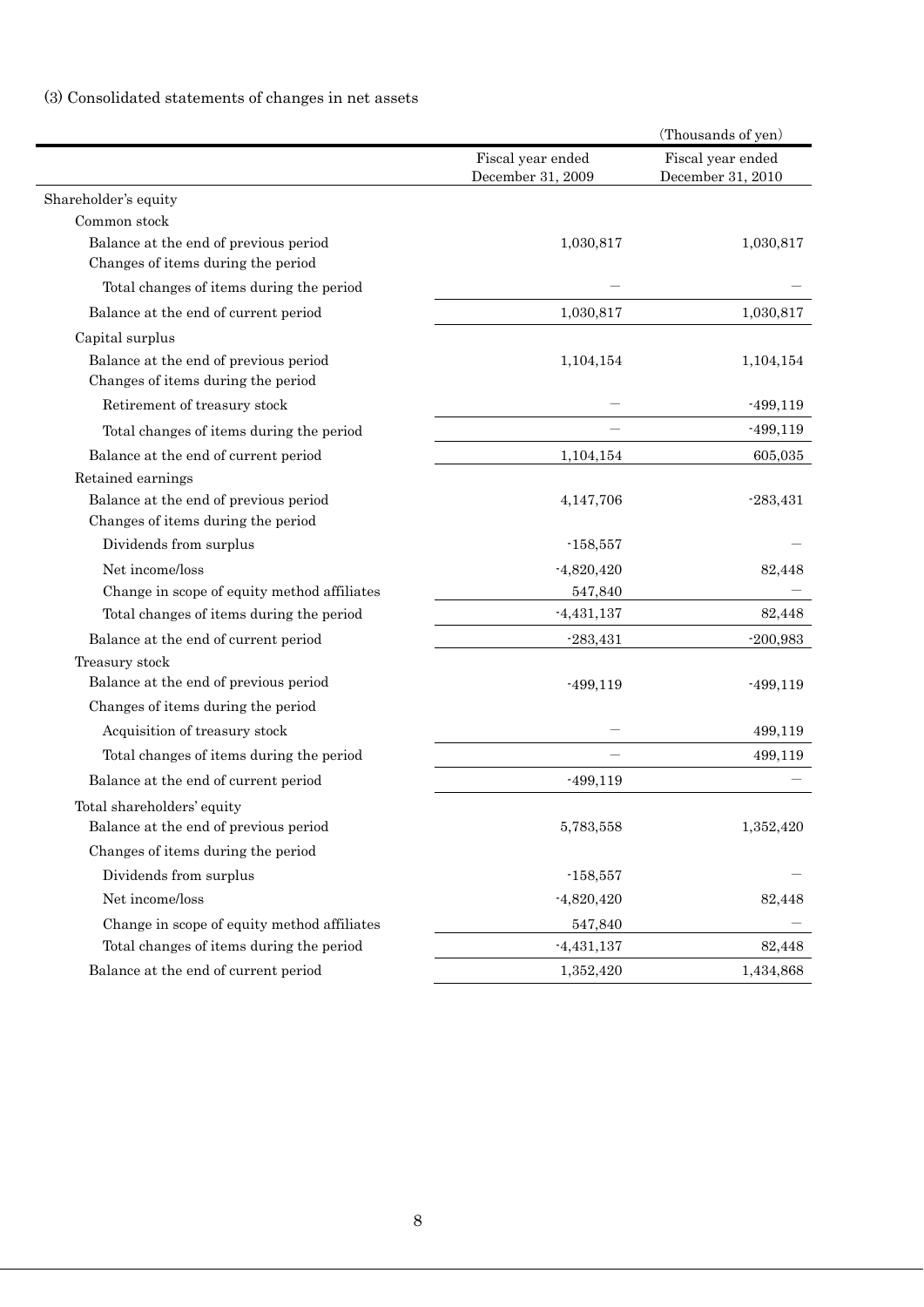|                                                                                                                      | Fiscal year ended<br>December 31, 2009 | Fiscal year ended<br>December 31, 2010 |
|----------------------------------------------------------------------------------------------------------------------|----------------------------------------|----------------------------------------|
| Valuation and translation adjustments                                                                                |                                        |                                        |
| Valuation difference on available-for-sale securities                                                                |                                        |                                        |
| Balance at the end of previous period                                                                                | 166,559                                | $-165,057$                             |
| Changes of items during the period                                                                                   |                                        |                                        |
| Net changes of items other than shareholders'<br>equity (net)                                                        | $-331,616$                             | $-47,312$                              |
| Total changes of items during the period                                                                             | $-331,616$                             | $-47,312$                              |
| Balance at the end of current period                                                                                 | $-165,057$                             | $-212,370$                             |
| Valuation and translation adjustments<br>Balance at the end of previous period<br>Changes of items during the period | 166,559                                | $-165,057$                             |
| Net changes of items other than shareholders'<br>equity (net)                                                        | $-331,616$                             | $-47,312$                              |
| Total changes of items during the period                                                                             | $-331,616$                             | $-47,312$                              |
| Balance at the end of current period                                                                                 | $-165,057$                             | $-212,370$                             |
| Total net assets                                                                                                     |                                        |                                        |
| Balance at the end of previous period                                                                                | 5,950,117                              | 1,187,363                              |
| Changes of items during the period                                                                                   |                                        |                                        |
| Dividends from surplus                                                                                               | $-158,557$                             |                                        |
| Net income                                                                                                           | $-4,820,420$                           | 82,448                                 |
| Change in scope of equity method affiliates                                                                          | 547,840                                |                                        |
| Net changes of items other than shareholders'<br>equity (net)                                                        | $-331,616$                             | $-47,312$                              |
| Total changes of items during the period                                                                             | $-4,762,754$                           | 35,135                                 |
| Balance at the end of current period                                                                                 | 1,187,363                              | 1,222,498                              |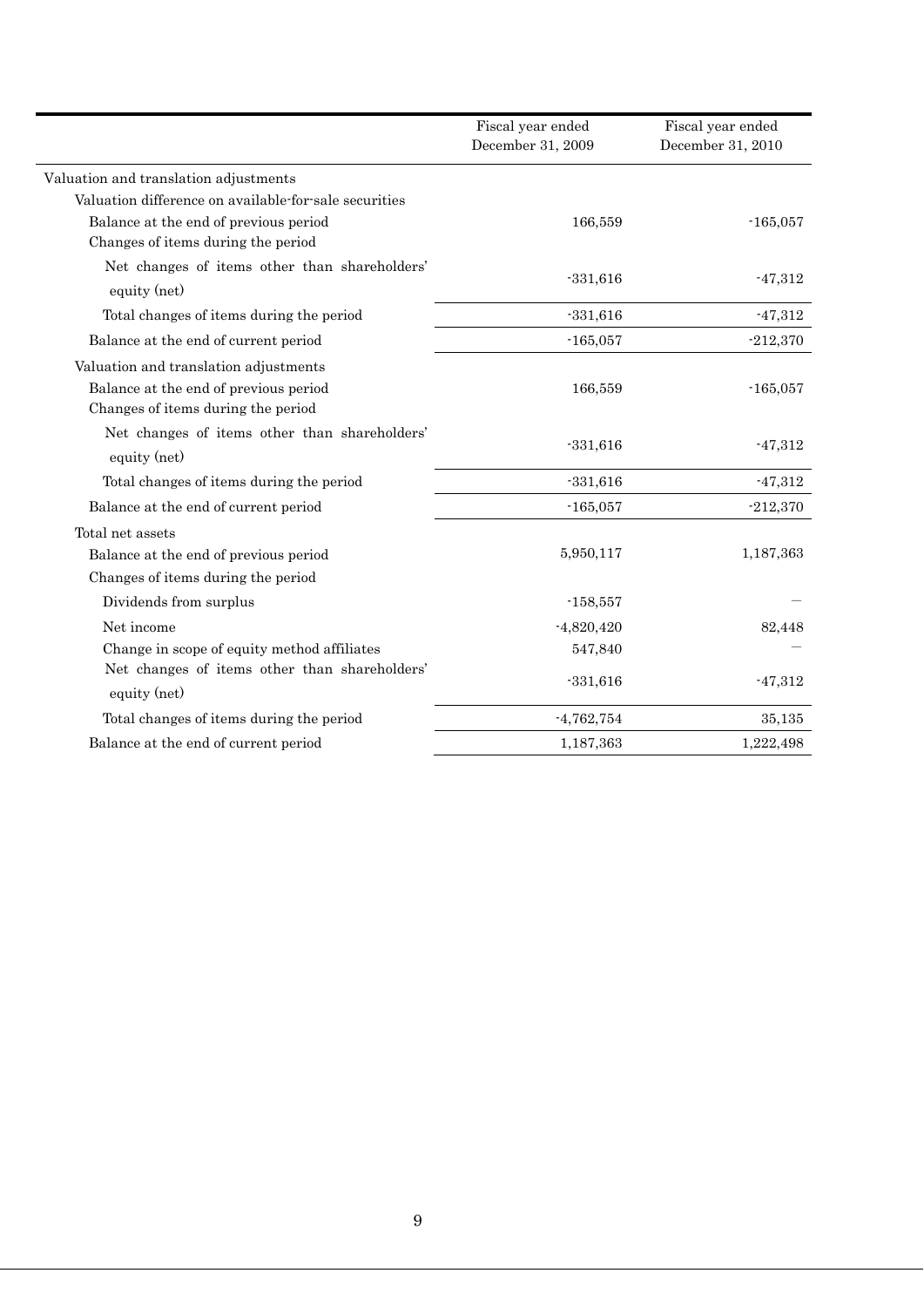# (4) Consolidated statements of cash flows

|                                                                                 | (Thousand of yen) |              |
|---------------------------------------------------------------------------------|-------------------|--------------|
|                                                                                 | Fiscal year       | Fiscal year  |
|                                                                                 | ended             | ended        |
|                                                                                 | December 31,      | December 31, |
|                                                                                 | 2009              | 2010         |
| Cash flow from operating activities                                             |                   |              |
| Net income / Loss before income taxes                                           | $-4,033,616$      | 200,834      |
| Depreciation                                                                    | 53,784            | 41,288       |
| Amortization of goodwill                                                        | 164,083           | 163,851      |
| Increase (decrease) in provisions for doubtful accounts                         | 4,780             | 29,154       |
| (negative indicates decrease)                                                   |                   |              |
| Increase (decrease) in reserve for retirement benefits                          | $-10,811$         | 9,087        |
| (negative indicates decrease)                                                   |                   |              |
| Increase (decrease) in reserve for directors' retirement benefits               | $-107,209$        | $-16,462$    |
| (negative indicates decrease)                                                   |                   |              |
| Increase (decrease) in other reserves (negative indicates decrease)             | 110,525           | $-99,331$    |
| Income from interest and dividends                                              | $-5,924$          | $-11,436$    |
| Interest paid                                                                   | 73,017            | 37,090       |
| Equity in losses of affiliates (negative indicate increase)                     | 494,287           | 2,889        |
| Loss on revaluation of investments in securities (negative indicate increase)   | 781               | 22,841       |
| Loss (gain) on sales of marketable and investment securities                    | $-143,894$        | 53,156       |
| (negative indicate increase)                                                    |                   |              |
| Gain on sales of stocks of affiliates (negative indicate increase)              | $-137,697$        |              |
| Gain on liquidation of affiliates (negative indicate increase)                  |                   | $-38,151$    |
| Loss (gain) on sales of fixed assets                                            |                   | 10,706       |
| Loss on retirement of fixed assets                                              | 158               | 388          |
| Dividends distribution from anonymous association                               | $-111,511$        | $-7,862$     |
| Increase in accounts receivable (negative indicate increase)                    | $-23,838$         | 14,678       |
| Decrease in real estate for sale (negative indicates increase)                  | 4,379,987         | 1,604,399    |
| Decrease in accounts payable (negative indicates decrease)                      | 413,628           | 37,128       |
| Increase (decrease) in other reserves (negative indicates decrease)             | $-32,554$         | 15,767       |
| Decrease in lease and guarantee deposits received (negative indicates decrease) | 58                | $-30,818$    |
| Decrease in long-term deposits received (negative indicates decrease)           | $-268,176$        | $-17,492$    |
| Others                                                                          | 147,193           | 148,436      |
| Subtotal                                                                        | 967,053           | 1,823,270    |
| Interest and dividends received                                                 | 18,524            | 11,436       |
| Interest paid                                                                   | $-77,496$         | $-38,368$    |
| Settlement received                                                             |                   | 45,000       |
| Refund of consumption tax for prior periods                                     |                   | 1,566        |
| Income tax (paid) refund                                                        | $-199,832$        | 65,689       |
| Income taxes-correction                                                         |                   | $-68,188$    |
| Cash flow from operating activities                                             | 708,249           | 1,890,407    |
|                                                                                 |                   |              |